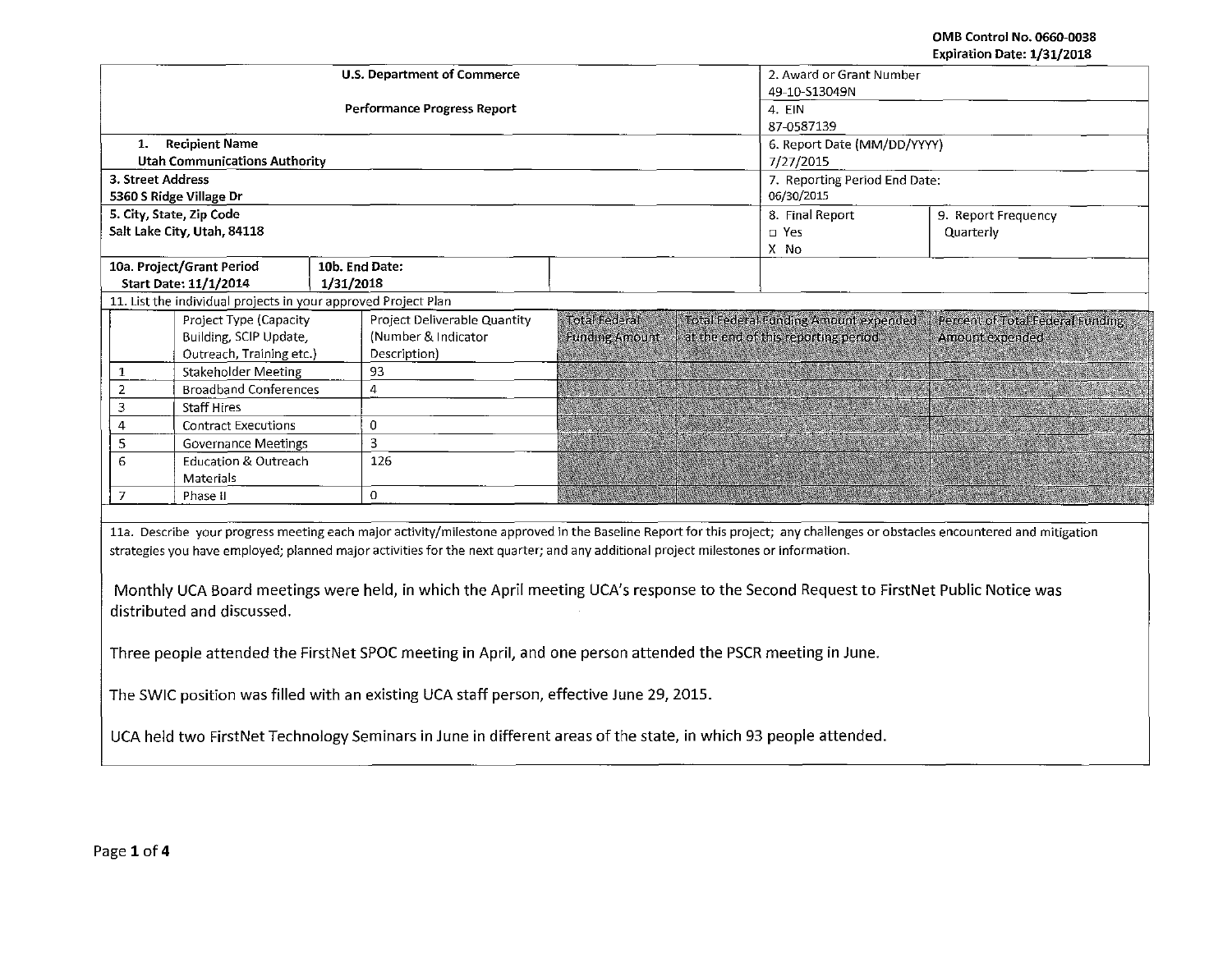11b. If the project team anticipates requesting any changes to the approved Baseline Report in the next quarter, describe those below. Note that any substantive changes to the Baseline Report must be approved by the Department of Commerce before implementation.

llc. Provide any other information that would be useful to NTIA as it assesses this project's progress.

lld. Describe any success stories or best practices you have identified. Please be as specific as possible.

12. Personnel

12a. If the project is not fully staffed, describe how any lack of staffing may impact the project's time line and when the project will be fully staffed.

The project is not fully staffed as described in our baseline expenditure plan. A SWIC position was opened in Q7, with only one qualified applicant. An offer made, but was turned down. UCA will re-open the position in QS, looking at a broader market.

12b. Staffing Table

|                                        | FTE %<br>Project(s) Assigned<br>Job Title                                                                                                                                                |                          |                   |                                                         |               |          | Change                                         |                                          |                        |
|----------------------------------------|------------------------------------------------------------------------------------------------------------------------------------------------------------------------------------------|--------------------------|-------------------|---------------------------------------------------------|---------------|----------|------------------------------------------------|------------------------------------------|------------------------|
|                                        | Statewide Interoperability Coordinator (SWIC)                                                                                                                                            | .9                       |                   | Oversee SLIGP activities<br>Filed                       |               |          |                                                |                                          |                        |
| SWIC Assistant                         |                                                                                                                                                                                          |                          |                   | Assist with SLIGP activities                            |               |          |                                                |                                          | Currently vacant       |
| <b>SWIC Assistant for Utah tribes</b>  |                                                                                                                                                                                          |                          |                   | Assist with SLIGP activities relating to tribes in Utah |               |          | Currently vacant                               |                                          |                        |
| <b>UCA Director</b>                    |                                                                                                                                                                                          | .2                       | Oversight         |                                                         |               |          |                                                |                                          | Filled                 |
| <b>UCA Operations Manager</b>          |                                                                                                                                                                                          | .1                       | Oversight         |                                                         | Filled        |          |                                                |                                          |                        |
|                                        | 13. Subcontracts (Vendors and/or Subrecipients)<br>13a. Subcontracts Table - Include all subcontractors. The totals from this table must equal the "Subcontracts Total" in Question 14f. |                          |                   | Add Row                                                 | Remove Row    |          |                                                |                                          |                        |
| Name                                   | Subcontract Purpose                                                                                                                                                                      | Type<br>(Vendor/Subrec.) | RFP/RFQ<br>Issued | Contract<br>Executed                                    | Start<br>Date | End Date | <b>Total Federal</b><br><b>Funds Allocated</b> | Total Matching<br><b>Funds Allocated</b> | Project and % Assigned |
|                                        |                                                                                                                                                                                          |                          | (Y/N)             | (Y/N)                                                   |               |          |                                                |                                          |                        |
| Accounting<br>Support and<br>Solutions | <b>Financial Management</b>                                                                                                                                                              | Vendor                   | N                 | N                                                       | 11/1/14       | 1/31/18  | \$40,320.00                                    |                                          | $0\%$                  |
| Marketing                              | Outreach<br>Coordination                                                                                                                                                                 | Vendor                   | N                 | N                                                       |               |          | \$84,000.00                                    |                                          | $0\%$                  |

Page 2 of 4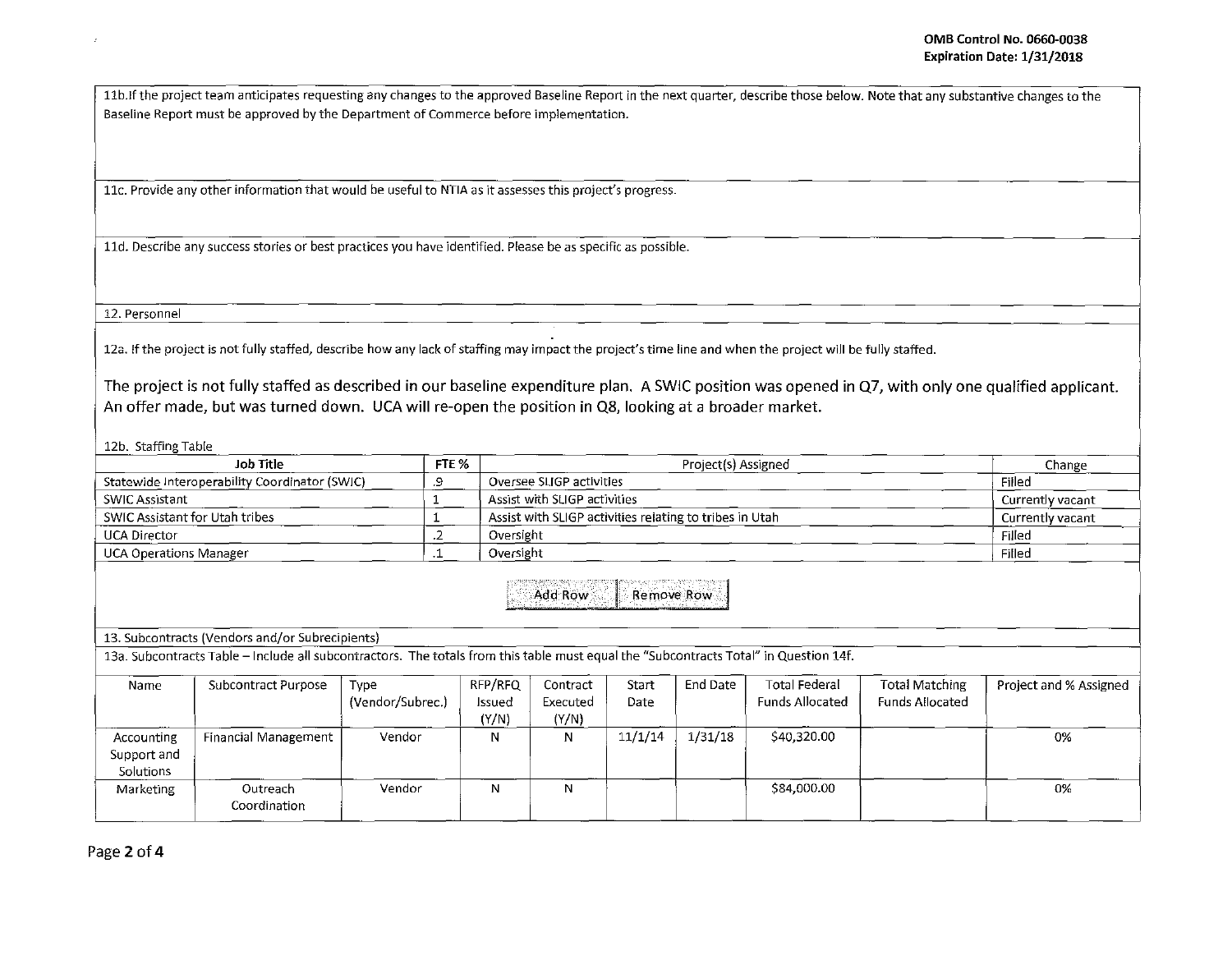| Marketing                                                                   | Material Development                |                                                                                                                                                                                                 | Vendor            | N                           | N                                                                 |            |                           | \$56,000.00                                                                                                                                                         |  | 0%                                                                                                                                                                                   |
|-----------------------------------------------------------------------------|-------------------------------------|-------------------------------------------------------------------------------------------------------------------------------------------------------------------------------------------------|-------------------|-----------------------------|-------------------------------------------------------------------|------------|---------------------------|---------------------------------------------------------------------------------------------------------------------------------------------------------------------|--|--------------------------------------------------------------------------------------------------------------------------------------------------------------------------------------|
| Film Crew                                                                   | <b>Educational Video</b>            |                                                                                                                                                                                                 | Vendor            | N                           | N                                                                 |            |                           | \$50,000.00                                                                                                                                                         |  | 0%                                                                                                                                                                                   |
| Ballard Spahr,<br>LLP                                                       | <b>Contract Review</b>              |                                                                                                                                                                                                 | Vendor            | N                           | N                                                                 |            |                           | \$1,955.00                                                                                                                                                          |  | 0%                                                                                                                                                                                   |
| Fletcher,<br>Heald &<br>Hildreth                                            | Assistance in Project<br>Management |                                                                                                                                                                                                 | Vendor            | N                           | Y                                                                 | 3/23/15    | 6/30/15                   | \$6,545.00                                                                                                                                                          |  | 0%                                                                                                                                                                                   |
|                                                                             |                                     |                                                                                                                                                                                                 |                   |                             | Add Row                                                           | Remove Row |                           |                                                                                                                                                                     |  |                                                                                                                                                                                      |
| 13b. Describe any challenges encountered with vendors and/or subrecipients. |                                     |                                                                                                                                                                                                 |                   |                             |                                                                   |            |                           |                                                                                                                                                                     |  |                                                                                                                                                                                      |
| 14. Budget Worksheet                                                        |                                     | Columns 2, 3 and 4 must match your current project budget for the entire award, which is the SF-424A on file.<br>Only list matching funds that the Department of Commerce has already approved. |                   |                             |                                                                   |            |                           | issued by FirstNet. The dollars spent on this were adjusted through out of the Ballard Spahr contract. Budgets will be re-adjusted with the Phase II modifications. |  | Due to the unfilled SWIC position, UCA Contracted with Fletcher, Heald & Hildreth to assist in the writing of the response to the Second and Third Notice and Request for Comments   |
| Project Budget Element (1)                                                  |                                     | <b>Federal Funds</b>                                                                                                                                                                            | Approved Matching |                             | <b>Total Budget</b>                                               |            | Federal Funds             | <b>Approved Matching Funds</b>                                                                                                                                      |  | Total Funds Expended (7)                                                                                                                                                             |
|                                                                             |                                     | Awarded (2)                                                                                                                                                                                     | Funds (3)         |                             | (4)                                                               |            | Expended (5)              | Expended (6)                                                                                                                                                        |  |                                                                                                                                                                                      |
| a. Personnel Salaries<br>b. Personnel Fringe Benefits                       |                                     | \$310,454.07<br>\$148,707.50                                                                                                                                                                    |                   | \$110,249.94<br>\$52,809.72 | \$420,704.01<br>\$201,517.22                                      |            | \$10,159.62<br>\$2,234.87 | \$886.60<br>\$397.73                                                                                                                                                |  | \$11,046.22<br>\$2,632.59                                                                                                                                                            |
| c. Travel                                                                   |                                     | \$139,660.00                                                                                                                                                                                    |                   |                             | \$139,660.00                                                      |            | \$5,739.59                |                                                                                                                                                                     |  | \$5,739.59                                                                                                                                                                           |
| d. Equipment                                                                |                                     |                                                                                                                                                                                                 |                   |                             |                                                                   |            |                           |                                                                                                                                                                     |  |                                                                                                                                                                                      |
| e. Materials/Supplies                                                       |                                     | \$11,280.22                                                                                                                                                                                     |                   |                             | \$11,280.22                                                       |            | \$1300.00                 |                                                                                                                                                                     |  | \$1300.00                                                                                                                                                                            |
| f. Subcontracts Total                                                       |                                     | \$238,820.00                                                                                                                                                                                    |                   |                             | \$238,820.00                                                      |            | \$9,025.00                |                                                                                                                                                                     |  | \$9,025.00                                                                                                                                                                           |
| g. Other                                                                    |                                     | \$35,554.00                                                                                                                                                                                     |                   | \$157,530.00                | \$193,084.00                                                      |            | \$5,817.30                | \$17,530.24                                                                                                                                                         |  | \$23,347.54                                                                                                                                                                          |
| h. Phase II                                                                 |                                     | \$885,903.01                                                                                                                                                                                    |                   | \$98,867.57                 | \$984,770.58                                                      |            |                           |                                                                                                                                                                     |  |                                                                                                                                                                                      |
| i. Total Costs                                                              |                                     | \$1,770,378.80                                                                                                                                                                                  |                   | \$419,457.23                | \$2,189,836.03                                                    |            | \$34,276.38               | \$18,814.57                                                                                                                                                         |  | \$53,090.95                                                                                                                                                                          |
| i. % of Total                                                               |                                     | 80.85%                                                                                                                                                                                          |                   | 19.15%                      | 100%                                                              |            | 64.56%                    | 35.44%                                                                                                                                                              |  | 100%                                                                                                                                                                                 |
|                                                                             |                                     |                                                                                                                                                                                                 |                   |                             |                                                                   |            |                           |                                                                                                                                                                     |  | 15. Certification: I certify to the best of my knowledge and belief that this report is correct and complete for performance of activities for the purpose(s) set forth in the award |
| documents.                                                                  |                                     |                                                                                                                                                                                                 |                   |                             |                                                                   |            |                           |                                                                                                                                                                     |  |                                                                                                                                                                                      |
| 16a. Typed or printed name and title of Authorized Certifying Official      |                                     |                                                                                                                                                                                                 |                   |                             | 16c. Telephone (area code, number, and extension)<br>801-840-4200 |            |                           |                                                                                                                                                                     |  |                                                                                                                                                                                      |